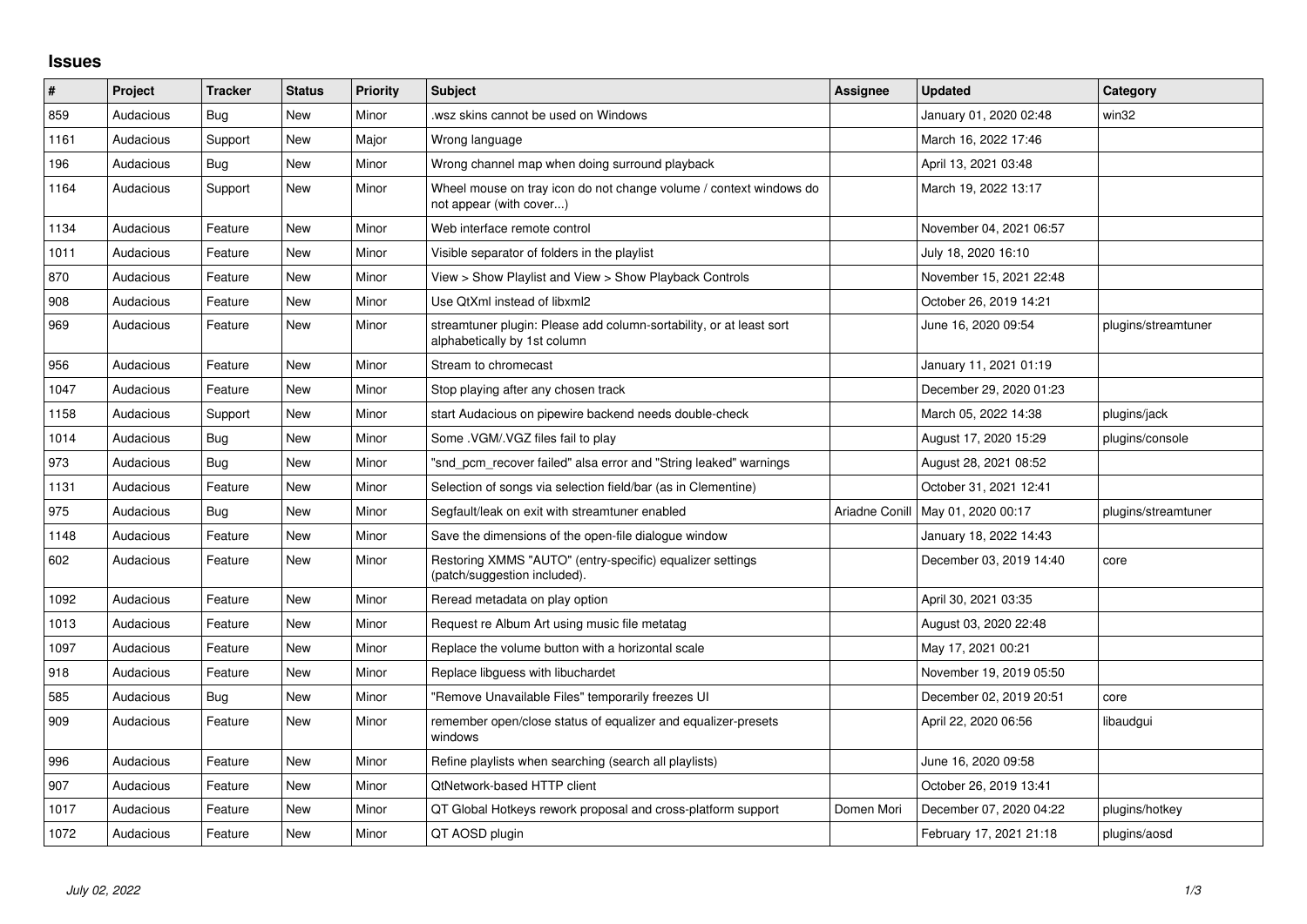| $\#$ | Project   | <b>Tracker</b> | <b>Status</b> | <b>Priority</b> | <b>Subject</b>                                                                                                                            | <b>Assignee</b> | <b>Updated</b>           | Category           |
|------|-----------|----------------|---------------|-----------------|-------------------------------------------------------------------------------------------------------------------------------------------|-----------------|--------------------------|--------------------|
| 1133 | Audacious | Feature        | New           | Major           | Provide an option to disable sorting playlists when you click column<br>header                                                            |                 | March 13, 2022 01:19     | plugins/gtkui      |
| 786  | Audacious | Feature        | New           | Minor           | Port global hotkeys plugin to Windows                                                                                                     |                 | January 04, 2021 21:52   | plugins/hotkey     |
| 1088 | Audacious | Feature        | <b>New</b>    | Minor           | plugin: status icon: ADD option to select tray mouse Middle Click action                                                                  |                 | April 11, 2021 12:05     | plugins/statusicon |
| 429  | Audacious | Feature        | New           | Minor           | Please enable scrobbling to libre.fm in Scrobbler 2.0                                                                                     |                 | September 02, 2019 10:35 | plugins/scrobbler2 |
| 877  | Audacious | Feature        | New           | Minor           | Please add save option to cue playlists (patch included)                                                                                  |                 | March 07, 2019 04:18     | plugins/cue        |
| 1101 | Audacious | Feature        | <b>New</b>    | Major           | Please add media shortcut keys for Windows 10                                                                                             |                 | December 03, 2021 16:31  | win32              |
| 1154 | Audacious | Support        | New           | Minor           | Playlist column Headers                                                                                                                   |                 | March 06, 2022 16:06     |                    |
| 913  | Audacious | Feature        | New           | Minor           | Play / create new playlist from selection                                                                                                 |                 | December 02, 2019 20:13  | plugins/qtui       |
| 1170 | Audacious | Feature        | New           | Minor           | Playback mode button                                                                                                                      |                 | April 22, 2022 16:01     |                    |
| 1048 | Audacious | Feature        | New           | Minor           | PipeWire support                                                                                                                          |                 | May 04, 2022 19:36       |                    |
| 1099 | Audacious | Feature        | New           | Minor           | Per-track ReplayGain shouldn't be enabled by default                                                                                      |                 | May 09, 2021 13:41       |                    |
| 924  | Audacious | Feature        | New           | Minor           | Option to replace playlist contents by drag and drop                                                                                      |                 | December 02, 2019 20:15  |                    |
| 51   | Audacious | Feature        | New           | Minor           | Option to inhibit suspend                                                                                                                 |                 | February 13, 2021 09:23  |                    |
| 1153 | Audacious | Feature        | <b>New</b>    | Minor           | Optional sort column for File Created/Modified date and time                                                                              |                 | February 04, 2022 16:00  | libaudgui          |
| 873  | Audacious | Feature        | New           | Minor           | Optionally make "previous track" restart current track                                                                                    |                 | June 08, 2021 22:55      |                    |
| 1160 | Audacious | Feature        | New           | Minor           | Ogg Opus support for streams                                                                                                              |                 | March 11, 2022 18:09     |                    |
| 1142 | Audacious | Feature        | New           | Minor           | MusicBrainz support for CD plugin                                                                                                         |                 | November 20, 2021 21:46  | plugins/cdaudio    |
| 1057 | Audacious | Feature        | New           | Minor           | Matroska (mka) chapter support                                                                                                            |                 | August 27, 2021 22:54    |                    |
| 1093 | Audacious | Feature        | <b>New</b>    | Minor           | Make the Song Dialog (Qt) window wider by default                                                                                         |                 | May 17, 2021 15:36       |                    |
| 993  | Audacious | Bug            | New           | Minor           | Lyrics for streamed content are written to cache but not read.                                                                            |                 | June 07, 2020 13:10      | plugins/lyricwiki  |
| 968  | Audacious | Feature        | <b>New</b>    | Minor           | Loop PSF files at normal loop points during repeat mode                                                                                   |                 | April 16, 2020 03:25     | plugins/psf        |
| 1151 | Audacious | Feature        | New           | Minor           | Load balance XSPF tracks with multiple location URIs                                                                                      |                 | January 28, 2022 19:10   |                    |
| 1071 | Audacious | Feature        | New           | Minor           | Linkage could be improved for packagers.                                                                                                  |                 | March 31, 2021 00:32     |                    |
| 1105 | Audacious | <b>Bug</b>     | <b>New</b>    | Major           | LADSPA host setting menu does not show up with Qt interface                                                                               |                 | December 24, 2021 18:14  | plugins/ladspa     |
| 1145 | Audacious | Support        | New           | Minor           | I started to code, I need m-tags support for audacious to tag files<br>witthout tags, and all I need is a (link to a) good documentation* |                 | February 25, 2022 05:01  |                    |
| 1108 | Audacious | Feature        | <b>New</b>    | Minor           | HTTPS support for Windows builds                                                                                                          |                 | December 27, 2021 04:45  | plugins/neon       |
| 1098 | Audacious | Feature        | New           | Minor           | Hide empty Services playlist sub-menu                                                                                                     |                 | May 10, 2021 09:25       | libaudgui          |
| 500  | Audacious | Feature        | New           | Minor           | fullscreen album art                                                                                                                      |                 | April 08, 2020 19:17     |                    |
| 1130 | Audacious | Feature        | New           | Minor           | folders for tabs in the playlist head (an enhancement suggestion, not a<br>bug)                                                           |                 | October 24, 2021 19:04   |                    |
| 1082 | Audacious | Feature        | <b>New</b>    | Minor           | File writer option to pad track numbers with leading zeros                                                                                |                 | March 31, 2021 00:15     | plugins/filewriter |
| 1116 | Audacious | Feature        | New           | Minor           | feature request: miniview mode with QT or GTK interace                                                                                    |                 | February 08, 2022 06:53  |                    |